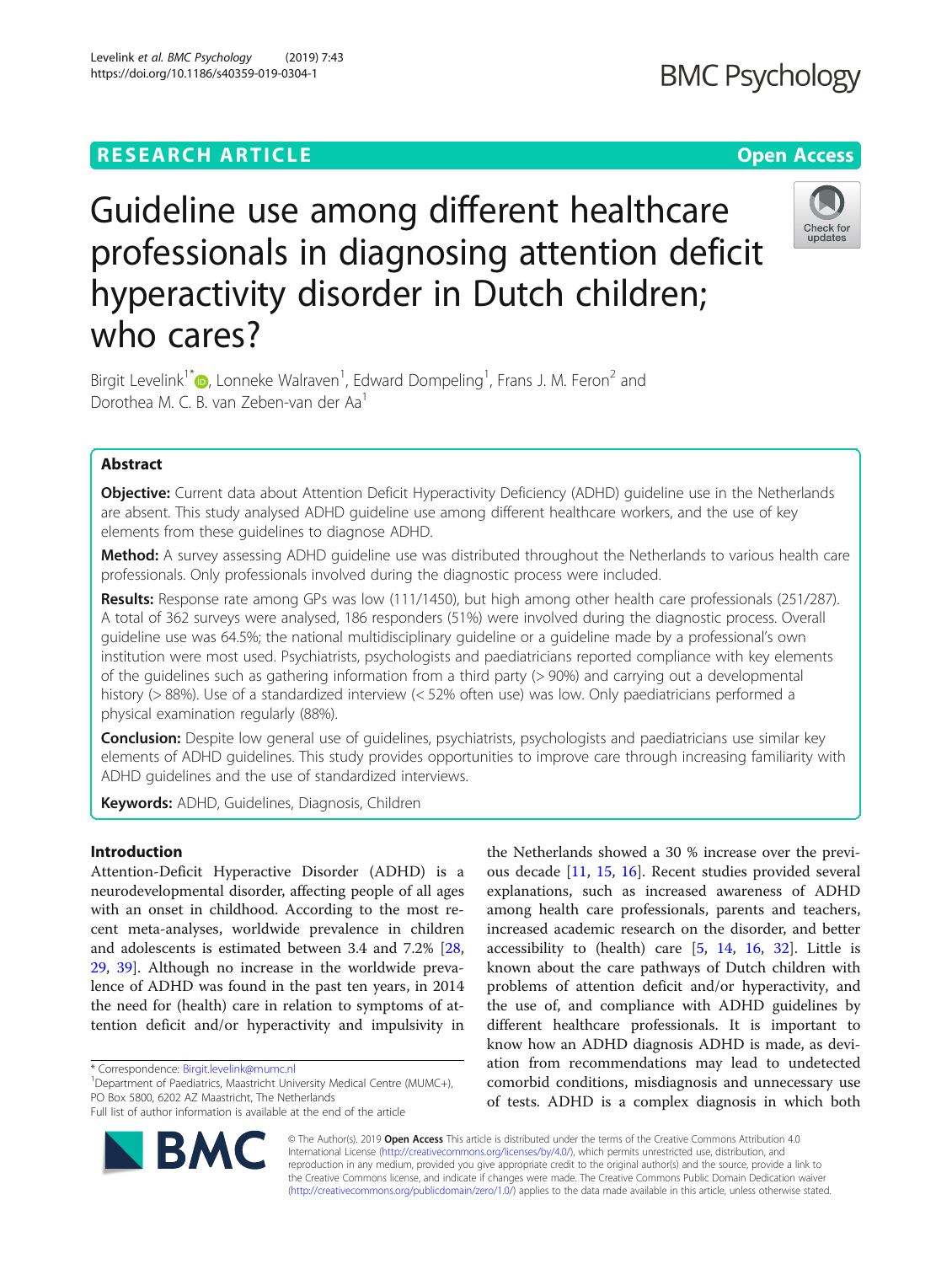genetic and environmental factors play an important role [[37\]](#page-7-0). During the diagnostic process it is important to assess that, due to symptoms of attention deficit and / or hyperactivity and impulsivity, the child experiences limitations in his or her functioning [[3\]](#page-6-0). Correct interpretation of behavioral characteristics requires sufficient knowledge about the disorder. Worldwide research between 1995 and 2016 showed a lack of knowledge about ADHD and a shortage of enthusiasm among GPs to get involved in ADHD care. [\[10](#page-7-0), [18,](#page-7-0) [20](#page-7-0), [21,](#page-7-0) [33](#page-7-0), [34,](#page-7-0) [36](#page-7-0)]. Epstein et al. [\[9](#page-6-0)] concluded that part of community-based American paediatricians did not act according to evidence-based guidelines [[9](#page-6-0)]. As in many other countries, ADHD is diagnosed in the Netherlands by various healthcare professionals, such as general practitioners (GPs), psychologists, child & youth psychiatrists and pediatricians [\[6,](#page-6-0) [35](#page-7-0), [38](#page-7-0), [42](#page-7-0)]. Over time, several Dutch ADHD guidelines were published to standardize and improve diagnosis and treatment. In 2005 a multidisciplinary guideline was published which has many similarities with the guideline commissioned by the British National Institute for Health and Clinical Excellence [[22](#page-7-0), [26](#page-7-0)]. Since 2014 guidelines for GPs, youth care and primary youth health care have been issued, which gave the opportunity to diagnose and treat symptoms of ADHD in consultation with specialists [[4,](#page-6-0) [40\]](#page-7-0).

To gain more insight into the increase of (health) care use in the Netherlands due to ADHD symptoms, it is important to know whether important elements of an ADHD diagnosis are sufficiently taken into account by (health) care professionals to avoid misdiagnosis. For example, consideration should be given to the presence of ADHD behavior in different settings. In addition, it is useful to know if problems are adequately detected in primary health care. The first step is to gain insight into the use of the existing guidelines by different (health) care professionals, and to evaluate if these guidelines are applied correctly. The objective of this study was therefore 1) to describe the use of different ADHD guidelines among healthcare professionals for children in the Netherlands and 2) to determine whether diagnosing ADHD is in accordance with key elements of these guidelines.

# Methods

# Study design and setting

This cross-sectional study was conducted between March 2017 and August 2017 at the paediatric department of the Maastricht University Medical Centre. A survey was designed using the online questionnaire platform Qualtrics [[30\]](#page-7-0). A wide variety of healthcare professionals may be involved in ADHD care, but exact data was not available. Therefore, all known institutions for ADHD care in the Netherlands were identified through searches on the Internet, to then evaluate whether they were involved in ADHD diagnostics. The targeted professional groups included paediatricians, child and youth psychiatrists, psychologists, GPs, general practice-based nurse specialists and youth health care physicians (school doctors). The Dutch ADHD Network distributed the survey directly to health care professionals affiliated with the network. In total 36 psychologists, 27 child and youth psychiatrists, 48 paediatricians and 13 youth health care physicians were directly addressed by the ADHD network, and 128 institutions for child mental health, 10 hospitals and 25 primary health services were approached. Among individual general practitioners it was difficult to determine if ADHD care was provided. GPs are organized per province in groups, and email addresses for individual GPs were requested from the presidents of these GP groups. Two provinces released this data, and therefore a sample of 1450 GPs was addressed.

# Measurement

A 27-question survey based on the different Dutch guidelines was developed, focusing on elements used during the diagnostic process. The first part of the survey consisted of 4 questions assessing involvement of the individual healthcare professional during the diagnostic phase of ADHD. Respondents not belonging to the target group were excluded after finishing this part. The following 16 questions related to the use of guidelines in general and evaluated the practice patterns with regard to an ADHD diagnosis. Survey items assessed adherence to five diagnostic key elements specified in the Dutch multidisciplinary guideline, the Dutch guideline for GPs and the youth healthcare guideline (Table [1](#page-2-0)).

Questions about diagnostic instruments and (re) screening too1ls were tailored to the Dutch situation. Questionnaires advised by different guidelines and askes for in the survey were: 1. 'ADHD Vragenlijst' [AVL, The Dutch ADHD Questionnaire], a Dutch behavioural questionnaire for children aged 4 to 18 years that is based on the Conners' Rating Scale for ADHD [[41\]](#page-7-0). 2. The Child Behavior Checklist (CBCL) and the Teacher's Report Form (TRF), both components of the Achenbach System of Empirically Based Assessment (ASEBA) [[1\]](#page-6-0) (Achenbach, 1991). 3.The Strengths and Difficulties Questionnaire (SDQ), a brief behavioural screening instrument [[13\]](#page-7-0). Use of The Conners' Rating Scale (CRS), a behavioural questionnaire designed to assess symptoms of ADHD, originally developed by C. Keith Conners in 1969 and revised in 1997, was added as an extra option. To gather the intended information multiple choice questions and 3-point and 5-point Likert-type scale measured responses were mainly used. For some questions an open text field was included automatically when the answer "otherwise" was chosen. A paediatrician, a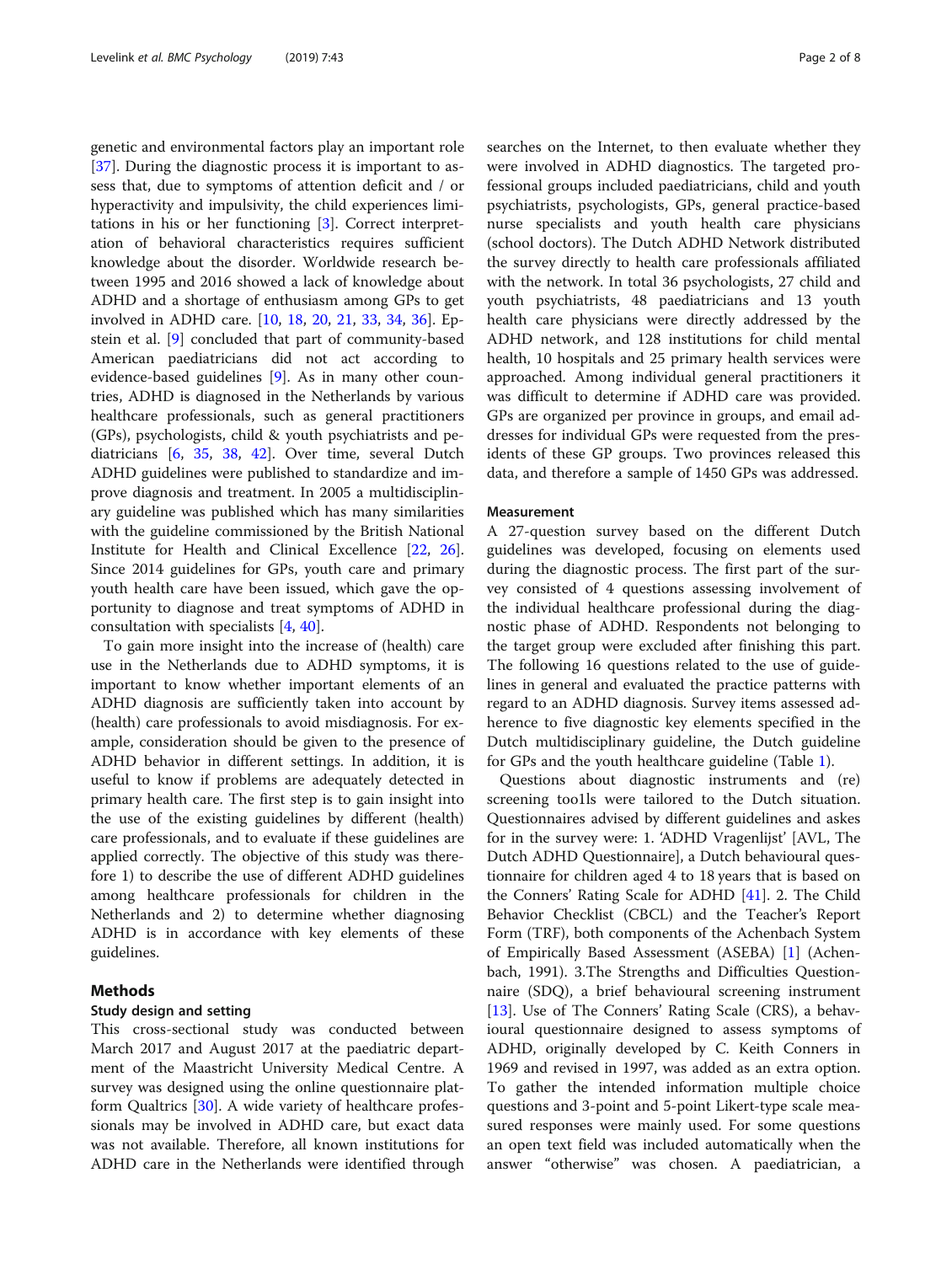<span id="page-2-0"></span>Table 1 Dutch quideline recommendations; diagnostic key elements from the guidelines that are asked for during the survey

Evaluation of attention deficit, hyperactivity and impulsivity symptoms. Advised by all guidelines.

Specifically asked were the use of semi-structured interviews, options: semi-structured interview with parents (Anxiety Disorders in Interview Schedule for DSM-IV (ADIS), Children's Aggression Scale (CAS), Kiddie Schedule for Affective Disorders and Schizophrenia for school aged children (K-SADS), Kiddie Disruptive Behavior Disorders Schedule (K-DBDS), Parental Account of Children's Symptoms (PACS), Parent Interview for Child Symptoms (PICS-4-dutch version), Semi-structured Clinical Interview for Children and Adolescents (SCICA)).

Gathering information from somebody else than the parents and/or child.

Advised by all guidelines.

Specifically asked how information is gathered; questionnaires, semistructured interview or direct observation.

Use of questionnaires.

Advised by the Dutch multidisciplinary guideline: Child Behavior Checklist (CBCL), Youth Self Report (YSR) and Teacher report Form (TRF). Advised by youth health care: Strengths and Difficulties Questionnaire (SDQ), ADHD Questionnaire (ADHD vragenlijst AVL). Other possibilities;

CRS, Conner's Rating Scale, Questionnaire for behavioural problems in children (Vragenlijst voor Gedragsproblemen bij Kinderen, VvGK)

Knowledge of developmental history, family history and physical condition.

Advised by all guidelines.

Additional examination only advised on indication.

Only advised on indication by all guidelines. Specifically asked: Complete neuropsychological testing, Intelligent

Quotient test (IQ), didactic test, Electrocardiogram (ECG), laboratory tests.

research worker and GP from the University of Maastricht were asked to pilot test the questionnaire, whereupon its applicability was improved for primary as well as secondary health care professionals.

The last 7 questions assessed the characteristics of the health care professionals, like gender, age, work experience and experience with diagnosing ADHD in children. A question about the location of the institution was included to determine geographic diversity.

# Analysis

Responses were converted to IBM SPSS Statistics version 22 for Mac for further analysis [\[19](#page-7-0)]. First, univariate descriptive statistics were used to assess frequencies of responses by demographic variables. To determine guideline use in general and per profession Pearson chi square tests was used. This test was also applied to analyse the use of important guideline elements. For each guideline component, reported response 'often' or 'always' was contrasted with reported response 'never', 'rarely' or 'sometimes'. Because numbers of respondents per professional were low, and varied between subgroups, subgroup analyses were not possible. Finally, univariate logistic regression was used to analyse if the use of a standardised approved national guideline led to

more adherence to key elements of the guidelines than the use of a protocol of the own institution or any other protocol. Professionals who responded to having used the approved Dutch multidisciplinary guideline, the GP guideline or the youth health care guideline were marked as using a standardised guideline. They were compared with professionals who responded to having used a protocol from their own institute or a protocol made by themselves.

# Results

# Characteristics of respondents

Response rate of GPs was low; 111 of the 1450 surveys returned. In contrast, the response rate of other health care professionals was high; 251 of 287 surveys were returned. In total 362 questionnaires were returned (Fig. [1](#page-3-0)). Only 186 professionals responded that they were actually involved during the diagnostic process of ADHD, 176 professionals referred children with symptoms of ADHD to another care professional. In particular youth health care physicians (45/ 50), GPs (98/111) and paediatricians (22/40) were excluded in the first part of the survey because they referred children when they suspected ADHD, and evaluated that additional diagnostics were necessary. 166 professionals completed the whole survey. Characteristics of professionals involved during the diagnostic process are shown in Table [2](#page-3-0). The majority was female (84.3%). Most of the respondents evaluated less than 25 new patients per year (57.8%); especially pediatricians indicated that they had more than 100 consultations per year because of problems related to ADHD (41.2%). With the exception of GPs, respondents were equally distributed over the Netherlands.

# Guideline use

The majority of professionals used some kind of guideline (64.4%). Of respondents who indicated that they did not use a guideline, 18.3% used their own protocol, and 17.2% used no protocol at all. Table [3](#page-4-0) shows the use of guidelines by the four major response groups, i.e. child & youth psychiatrists, psychologists, paediatricians and GPs and the use of key elements from these guidelines. Psychiatrists used guidelines most frequently (81.8%). Standardized interviews, recommended in the official guidelines, were used by less than 52% of all professionals. Most used interviews were the Anxiety Disorders in Interview Schedule for DSM-IV (ADIS) and the Parent Interview for Child Symptoms (PICS-4-NL). Gathering information from a third party (e.g. school) was done by all disciplines. Information from a third party was gathered by observation (40%), standardized interviews (23%) and by questionnaires (34%). Although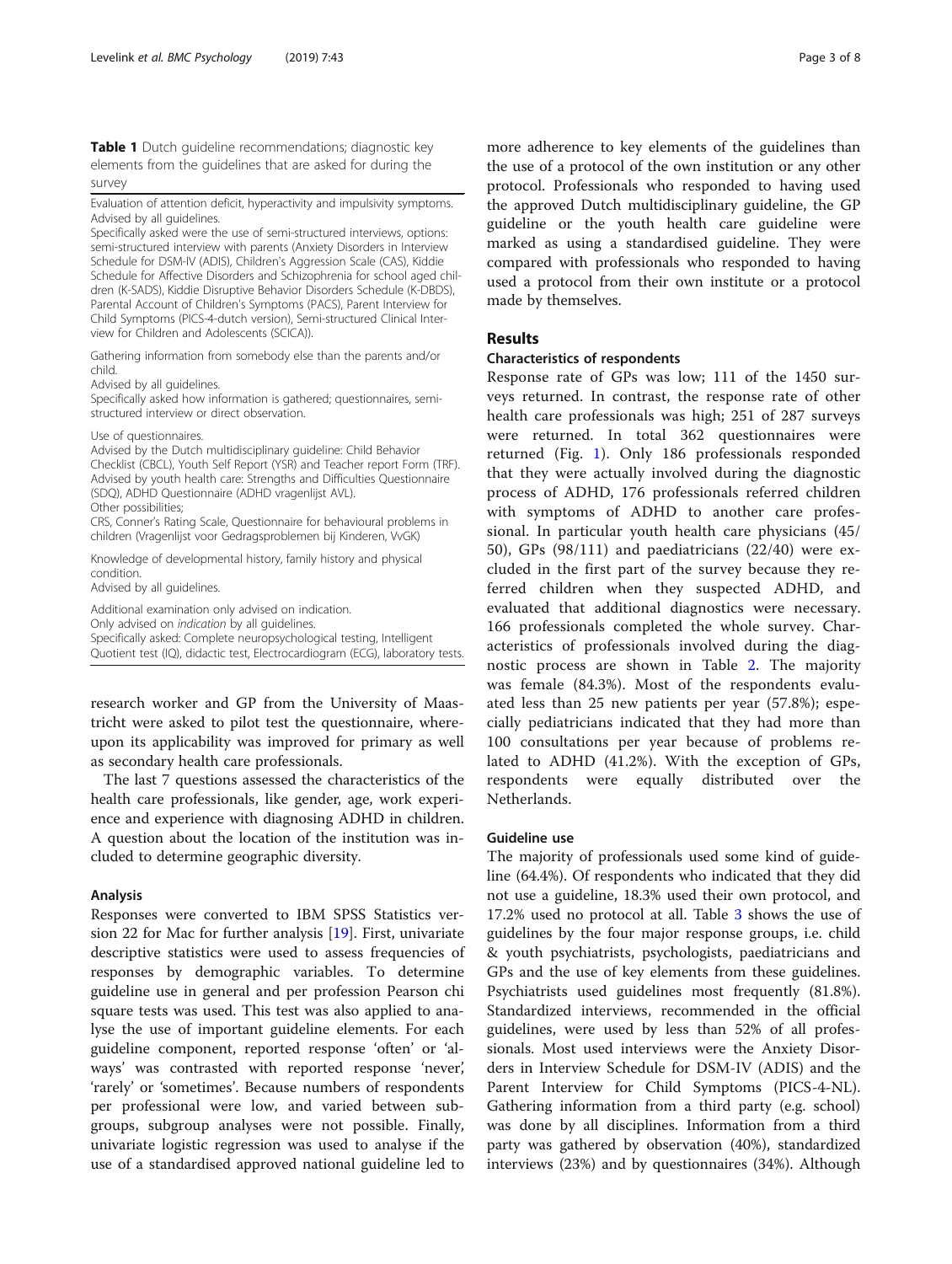<span id="page-3-0"></span>

| <b>Table 2</b> Characteristics of health care professionals involved |  |  |
|----------------------------------------------------------------------|--|--|
| during the diagnostic process                                        |  |  |

|                                               | Number of respondents N (%) |
|-----------------------------------------------|-----------------------------|
| Profession ( $n = 186$ )                      |                             |
| Child & youth psychiatrist                    | 23 (12)                     |
| Psychologist                                  | 101(54)                     |
| Paediatrician                                 | 18 (10)                     |
| General practitioner                          | 13(7)                       |
| Youth health care physician                   | 5(3)                        |
| Remedial teacher                              | 17(9)                       |
| Other                                         | 9(5)                        |
| Sex ( $n = 166$ )                             |                             |
| Female                                        | 140 (84)                    |
| Age in years ( $n = 166$ )                    |                             |
| $20 - 35$                                     | 65 (39)                     |
| $36 - 55$                                     | 74 (45)                     |
| 56>                                           | 27(16)                      |
| Number of new patients per year ( $n = 166$ ) |                             |
| $0 - 25$                                      | 96 (58)                     |
| $25 - 100$                                    | 53 (32)                     |
| >100                                          | 17 (10)                     |

only recommended on indication in all guidelines, the majority of respondents performed an IQ test (70.5%). Only paediatricians performed physical examination regularly (88.3%). Comparison of the group using an approved standardized Dutch guideline with the group using a protocol from the own institute or made by the (health) care professional showed two significant differences (Table [4\)](#page-5-0). Professionals who used an official Dutch guideline more often used a semi-structured interview (OR 2.1; 95% CI 1.1–3.7), and they were more likely to perform a physical examination (OR 2.6; 95% CI 1.1– 5.9).

# **Discussion**

As data about ADHD guideline use in the Netherlands was lacking, this study analysed ADHD guideline use among different healthcare workers, and the use of key elements from these guidelines to diagnose ADHD. The use of national approved Dutch guidelines was low, but was in accordance with the results of studies in other countries [\[7](#page-6-0), [8](#page-6-0), [31,](#page-7-0) [44](#page-7-0)]. Many of the responding professionals commented to have a protocol of their own institute based on the national guidelines. These institution protocols probably have many similarities with the national approved guidelines; the overall use of important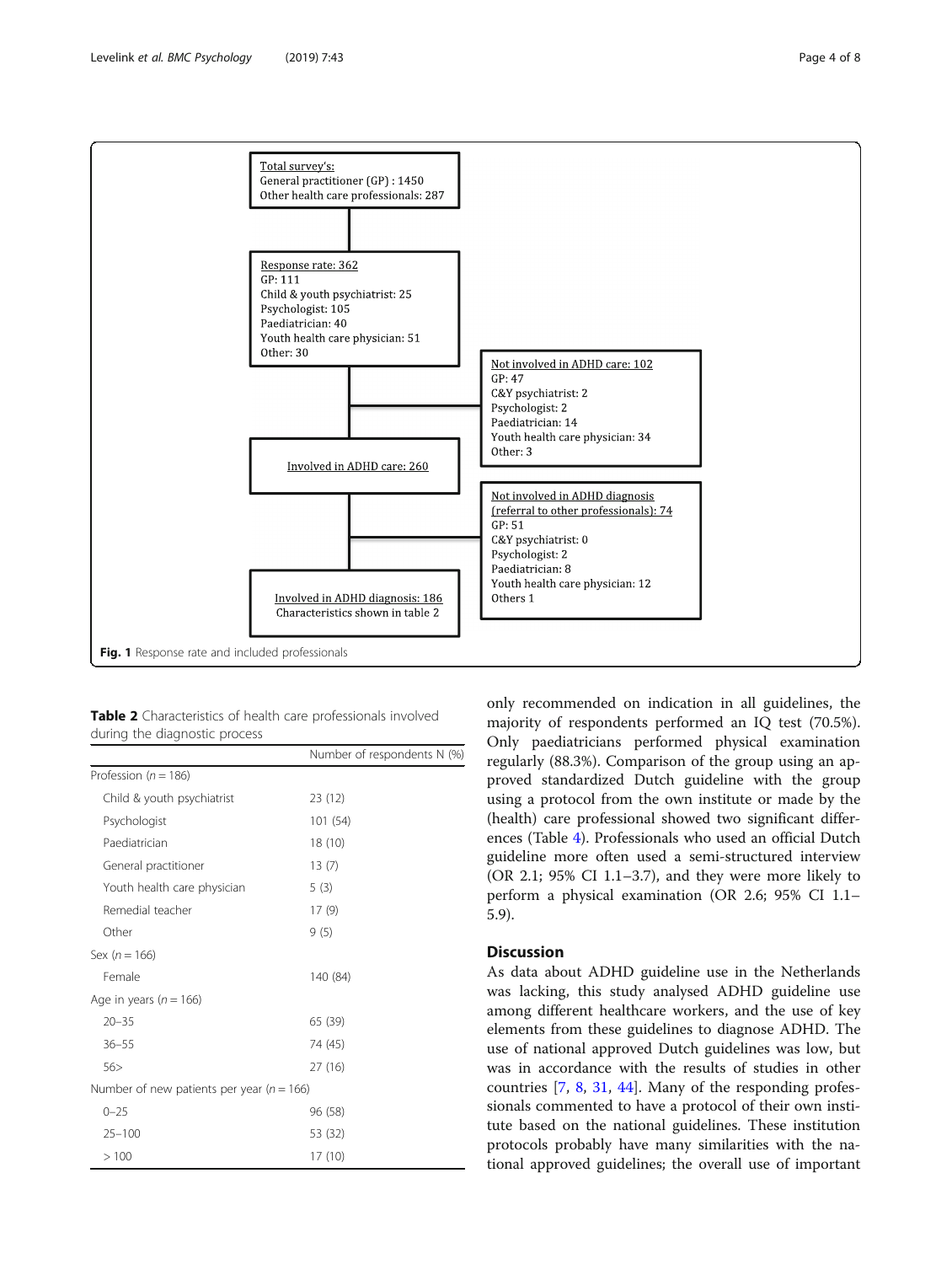<span id="page-4-0"></span>Table 3 Use of Dutch guidelines and diagnostic key elements from guidelines per healthcare professional

| Dutch diagnostic guideline recommendations          | Overall adherence<br>$(%; N = 169)$ | C&Y psychiatrists<br>$(%; N = 19)$ | Psychologists<br>$(%; N = 93)$ | Paediatricians<br>$(%; N = 17)$ | GPs<br>$(%; N = 13)$ | $p$ value          |
|-----------------------------------------------------|-------------------------------------|------------------------------------|--------------------------------|---------------------------------|----------------------|--------------------|
| General Guideline use                               | 64.4                                | 81.8                               | 60.8                           | 73.7                            | 50.0                 | 0.05               |
| Guidelines used:                                    |                                     |                                    |                                |                                 |                      |                    |
| Multidisciplinary guideline                         | 38.6                                | 72.2                               | 33.3                           | 50.0                            | 14.3                 |                    |
| Youth healthcare guideline                          | 11.4                                | 0                                  | 14.0                           | 14.3                            | $\circ$              |                    |
| GP guideline                                        | 6.1                                 | $\overline{0}$                     | $\overline{0}$                 | $\circ$                         | 71.4                 |                    |
| Protocol own institution                            | 39.5                                | 27.8                               | 49.1                           | 21.4                            | $\mathsf{O}\xspace$  |                    |
| Not specified                                       |                                     |                                    | 3.6                            | 14.3                            | 14.3                 |                    |
| Evaluation of ADHD symptoms <sup>a</sup>            |                                     |                                    |                                |                                 |                      |                    |
| Use of semi structured interview                    | 51.7                                | 68.2                               | 49.5                           | 63.2                            | 50.0                 | 0.09               |
| Gathering information from third party <sup>a</sup> | 92,8                                | 94.7                               | 97.8                           | 94.1                            | 50.0                 | < 0.001            |
| Use of questionnaires <sup>a</sup>                  |                                     |                                    |                                |                                 |                      |                    |
| CBCL <sup>c</sup>                                   | 40.8                                | 63.2                               | 39.8                           | 41.7                            |                      | 0.001<br>0.04      |
| TRF <sup>c</sup>                                    | 53.8                                | 73.7                               | 59.1                           | 64.7                            |                      |                    |
| SDQ <sup>a</sup>                                    | 49,1                                | 42,1                               | 51.6                           | 41.7                            | 11.8                 |                    |
| AVL <sup>a</sup>                                    | 66.3                                | 73.7                               | 71.0                           | 70.6                            | 23.1                 |                    |
| $CR$ -scale <sup>c</sup>                            | 5.3                                 | 21.1                               | 4.3                            | $\mathsf{O}\xspace$             |                      |                    |
| Additional knowledge <sup>a</sup>                   |                                     |                                    |                                |                                 |                      |                    |
| Developmental history                               | 89.2                                | 100                                | 96.7                           | 88.2                            | 16.7                 | < 0.001<br>< 0.001 |
| Perform physical examination                        | 19.2                                | 10.5                               | 7.6                            | 88.3                            | 25,0                 |                    |
| Additional examination used <sup>b</sup>            |                                     |                                    |                                |                                 |                      |                    |
| neuropsychological tests                            | 62.7                                | 73.3                               | 56.5                           | 70.6                            | 91.7                 | 0.25<br>< 0.001    |
| IQ tests                                            | 29,5                                | 10,5                               | 19.6                           | 41.2                            | 100                  |                    |
| Electrocardiogram                                   | 100                                 | 100                                | 100                            | 100                             | 100                  |                    |
| Laboratory tests                                    | 100                                 | 100                                | 100                            | 100                             | 100                  |                    |

<sup>a</sup>use often or always

<sup>b</sup>use never or rarely on occasion

Use of this instrument was not asked in version of questionnaire for GPs and youth health care physicians

C&Y psychiatrist Child and Youth psychiatrist, GPs General Practitioners, AVL ADHD Vragenlijst (Dutch ADHD Questionnaire), CBCL Child Behavior Checklist, TRF Teacher's Report Form, SDQ Strengths and Difficulties Questionnaire, CRS Connor's Rating Scale, IQ Intelligence Quotient

diagnostic key elements, like gathering information from a third party and performing a developmental history was high, both in accordance with the different national guidelines. The only significant difference between the group using an approved national guideline and the group using an institution protocol was the use of a semi-structured interview and performing a physical examination. The more positive response on the question concerning physical examination in the group using a national approved guideline was not simply explained by the use of this approved guideline. Paediatricians were the only professionals who responded to perform regular physical examinations. All other professionals hardly used a physical examination as part of the diagnostic process. Physical problems, like visual and hearing

impairment may mimic ADHD, and ADHD can also be part of a physical disease like neurofibromatosis. Children with ADHD often have somatic comorbidities like enuresis, making physical examination an important part of the diagnostic process [\[2](#page-6-0), [12,](#page-7-0) [17](#page-7-0), [25\]](#page-7-0). It seems necessary to reaffirm the importance of the physical examination to several professionals.

There were some striking features. Overall use of semi-structured interviews was low. ADHD is a best practice diagnosis, but diagnostic clinical structured interviews showed high values for sensitivity and specificity in relation to the comprehensive best practice diagnosis [[27\]](#page-7-0). Low use of structured interviews may either lead to inaccurate diagnosis or undetected comorbidities. The heterogeneity of obtaining information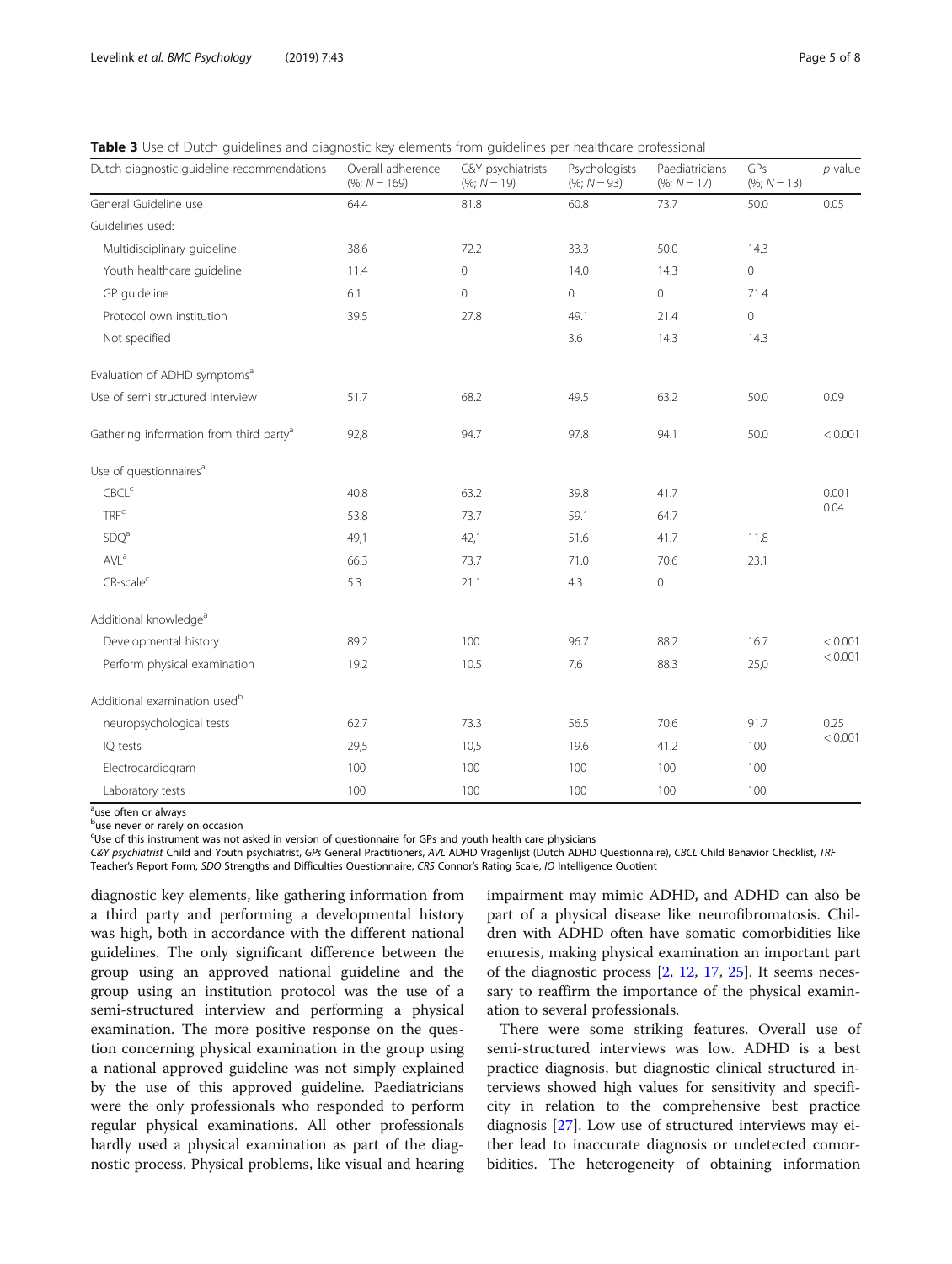<span id="page-5-0"></span>Table 4 Likelihood of using key elements when using a Dutch national approved ADHD guideline (instead of a protocol made by the own institution or a protocol made by the healthcare professional)

|                                          | Odds ratio | 95% CI      |
|------------------------------------------|------------|-------------|
| Use of semi structured interview         | 2.1        | $1.1 - 3.7$ |
| Gathering information from a third party | 1.7        | $0.5 - 5.7$ |
| Use of questionnaires                    |            |             |
| <b>CBCL</b>                              | 0.9        | $0.5 - 1.8$ |
| <b>SDO</b>                               | 1.6        | $0.9 - 2.9$ |
| <b>AVL</b>                               | 0.6        | $0.3 - 1.2$ |
| Use of developmental history             | 1.6        | $0.6 - 4.2$ |
| Perform physical examination             | 2.6        | $1.1 - 5.9$ |
| Use of additional examination            |            |             |
| Neuropsychological tests                 | 0.8        | $0.5 - 1.6$ |
| IO tests                                 | 0.7        | $0.4 - 1.5$ |

CI Confidence Interval, CBCL Child Behavior Checklist, SDQ Strengths and Difficulties Questionnaire, AVL ADHD Vragenlijst (Dutch ADHD Questionnaire),

IQ Intelligence Quotient

regarding symptoms of inattention and hyperactivity from third parties and the high use of IQ tests and neuropsychological tests, by psychologists, C&Y psychiatrists and paediatricians was also remarkable. It is possible that our respondents evaluated a selected patient population with high comorbidity rates, requiring a tailored child-focused program, with more need for additional tests. However, part of these additional IQ and neurological tests may have been unnecessary, and therefore increased costs for ADHD care.

Currently various healthcare professionals in the Netherlands diagnose ADHD. Despite the introduction of several ADHD guidelines for primary healthcare workers, the majority of GPs and youth health care workers indicated to refer children with ADHD symptoms to other professionals. The National Health Statistics Report of the United States of America showed a high involvement of paediatricians; in their study almost 40% of the parents were told by a paediatrician that their child had ADHD [\[23](#page-7-0), [42](#page-7-0)]. Many paediatricians in the Netherlands indicated not to be involved when it comes to diagnosing ADHD. Mental health care workers, in particular child psychologists and psychiatrists, were most involved during the diagnostic process. This study was conducted after the transformation of youth care in 2015 in The Netherlands, which might explain low involvement of paediatricians [\[24](#page-7-0)]. The transformation changed the financing system; municipalities instead of healthcare insurances became responsible for ADHD care both in terms of contents and finance. After the transformation, only hospitals with an arrangement with the municipalities were allowed to deliver ADHD care, and many paediatricians decided not to provide care to

children with problems related to ADHD any longer. In this study, 50% of the responding paediatricians indicated themselves to be specialized in ADHD care, which corresponded with the large amount of children they said to evaluate every year. An explanation for this could be that municipalities particularly contracted paediatricians with large practices after the transformation of youth care. This could also explain the relatively high use of additional tests; these large practices are often highly specialized and therefore see children with complex problems.

This transformation of youth care was part of the new Child and Youth Act, which formed the basics of a plan of action made by all professionals involved in the care for children with (symptoms of) ADHD in 2015  $[24]$  $[24]$ . The three major principles of this Child and Youth Act were: to make more use of 'own strength' and the social network of children and their parents; to allow children to participate as much as possible by normalizing, unburdening and not unnecessarily medicalize, and: to reduce specialised health care by using more primary care [\[43\]](#page-7-0). The number of included GPs in the study was low, maybe because they were only involved in ADHD care for children since 2014. Most GPs referred children directly after presenting with symptoms of ADHD or when they suspected co-morbidity. Due to the low number of GPs, no conclusions could be drawn for this group. It is important to do more research on the involvement of GPs in the care for children with ADHD, as making use of primary care professionals is an important principle of the new Child and Youth Act.

This study has several limitations. It was impossible to include professionals randomly by inviting the targeted group, because no exact data of professionals involved in ADHD care in the Netherlands was available. This has created various risks for selection bias. First, it is not clear whether a good reflection of care providers has received the questionnaire. Second, respondent bias was possible due to self-selection of the respondents; most likely professionals who felt involved in ADHD care completed the survey. Another limitation was the low number of some professionals. Response rate in the GP group was extremely low and the number of GPs involved in ADHD care even lower. As a result, no conclusions could be made concerning ADHD care by GPs. As opposed to all other professionals who were located all over the Netherlands, GPs from only two provinces could be approached. These provinces were representative for a part of the Netherlands, but not for provinces were the major cities are located. Finally the survey focussed on the diagnostic process and did not include treatment (both pharmacological and non pharmacological). It was a deliberate choice to exclude professionals who were not involved in the diagnostic process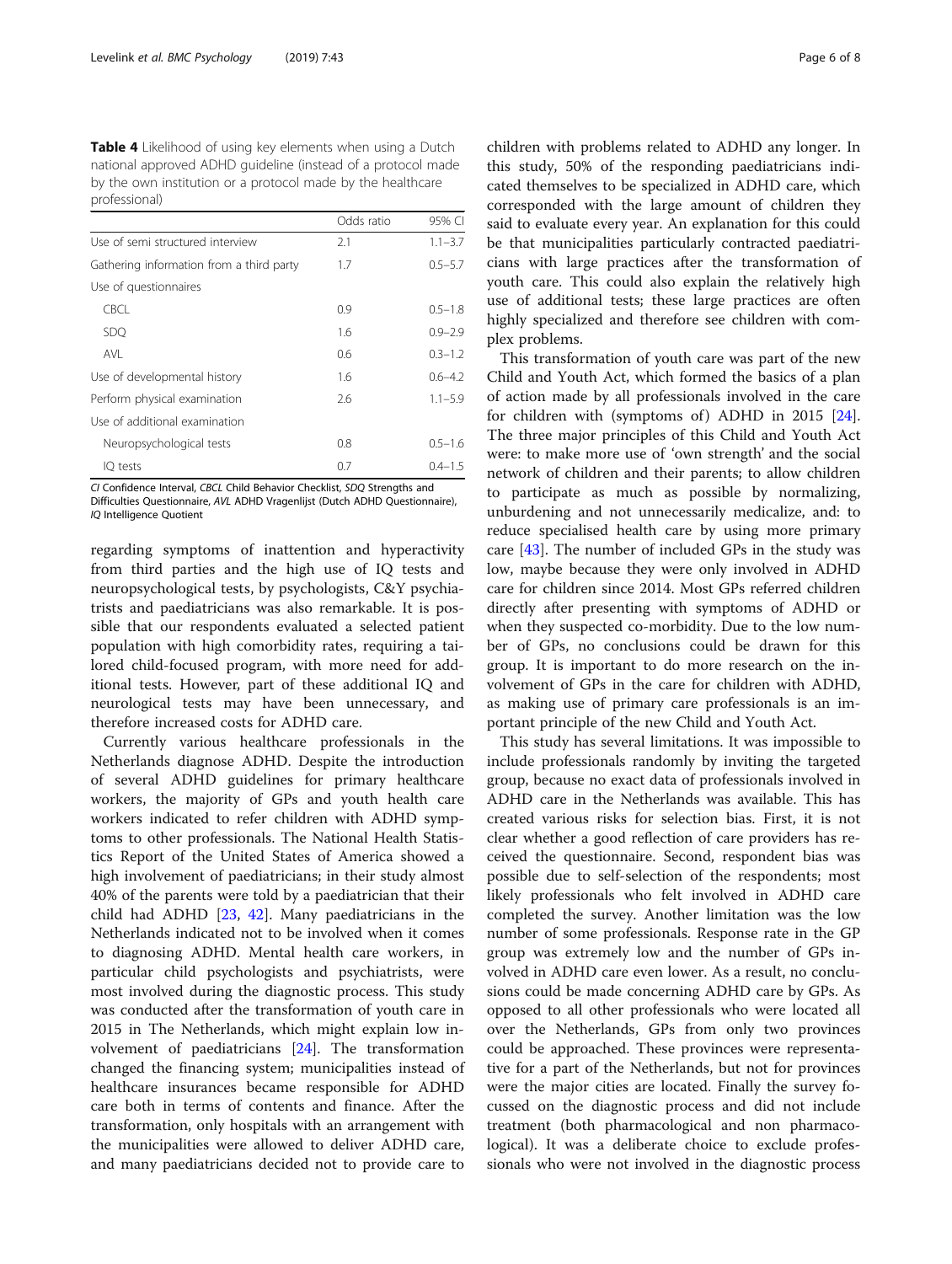<span id="page-6-0"></span>at the beginning of the survey. This was to prevent people who were not involved in ADHD diagnostics from completing the questionnaire and thus influencing the results negatively. Retrospectively, it would have been interesting to know whether the group that was excluded at the beginning of the questionnaire was involved in the treatment of ADHD. According to the guidelines, ADHD symptoms must be regularly evaluated during treatment, to determine to what extent ADHD symptoms still lead to dysfunction. In order to evaluate ADHD symptoms properly, sufficient knowledge about the disorder is essential; the question is whether this knowledge is sufficient if you do not participate in diagnosing ADHD. Further research is necessary to gain insight in the knowledge of professionals who only treat children with ADHD.

# Clinical implications

ADHD is a best-practice diagnosis. This was a quantitative study and no statements can be made about the quality of the ADHD diagnosis made by individual health care professionals or the possible impact on the increased demand for ADHD care. However, practice variations were identified which generated new hypotheses. Involvement of (relatively cheap) primary care was low. Response rate from the GPs was very low. The Dutch government wants a prominent role for GPs in the diagnostic process of ADHD so it is important to conduct more research on the involvement and knowledge of ADHD in this group.

Use of (expensive) additional testing was high, which may be linked to easy access to these resources, different demands of the referred patient group or low use of nationwide guidelines. Implications of these patterns cannot be derived from this study but are of interest for further investigation, especially directed to proper use of additional (neuro) psychological testing. Finally, more attention should be paid to the use of standardized interviews, for example by incorporating them in new guidelines.

# Conclusions

Various health care professionals, working in primary, secondary and tertiary care, diagnose ADHD in children in the Netherlands differently. In particular mental health care workers and specialized pediatricians are involved in the diagnostic process. A slight majority is using a nationwide guideline or a protocol of the professional's own institution based on national approved guidelines. Adherence to guidelines differs per health care profession, but the use of diagnostic key elements, like use of information from a third party and a developmental history, is high among professionals with the highest response rate. Use of semi-structured interviews and physical examination is low, raising opportunities for improvement.

#### Acknowledgements

The authors want to thank all professionals who have completed the questionnaire and thereby made this research possible.

#### Funding

The authors received no financial support.

#### Availability of data and materials

If desired, all data and the questionnaire used can be assessed in consultation with the corresponding author.

### Authors' contributions

BL, LW, DvZ participated in the design of the study and devellop the survey. BL and LW performed the statistical analysis of the study. All authors were involved in the interpretation of the results and all authors read and approved the final manuscript.

# Ethics approval and consent to participate

For this study no patients' data were used. Participants were professionals, who were given a choice to respond. It was made clear to participants that answers would be used anonymously for research purposes. A response to the survey was seen as informed consent. We did not use patient material, and we blinded all questionnaires so no ethical committee was involved.

#### Consent for publication

Not applicable.

#### Competing interests

No potential competing interests with respect to the research, authorship, and/or publication of this article.

### Author details

<sup>1</sup>Department of Paediatrics, Maastricht University Medical Centre (MUMC+), PO Box 5800, 6202 AZ Maastricht, The Netherlands. <sup>2</sup>Department of Social Medicine, Care and Public Health Institute (CAPHRI), Maastricht University, Maastricht, The Netherlands.

# Received: 27 August 2018 Accepted: 22 April 2019 Published online: 03 July 2019

#### References

- 1. Achenbach M, Rescorla L, Manual for the ASEBA school age forms & profiles. An integrated system of multi-informant assessment: University of Vermont; 2001.
- 2. Adesman AR, Altshuler LA, Lipkin PH, Walco GA. Otitis media in children with learning disabilities and in children with attention deficit disorder with hyperactivity. Pediatrics. 1990;85:442–6.
- 3. American Psychiatric Association (APA). Diagnostic and Statistical Manual of Mental Disorders, Fifth Edition (DSM-5). Arlington: American Psychiatric Publishing; 2013.
- 4. Boer F, van de Glind G. Trimbos Instituut. In: JGZ-richtlijn ADHD; Signalering, begeleiding en toeleiding naar diagnostiek [Youth Health Care guideline ADHD: signalling, guiding and leading towards diagnosis]; 2015. Retrieved from <https://www.ncj.nl/richtlijnen/alle-richtlijnen/richtlijn/?richtlijn=24>.
- 5. Buitelaar JK. Discussies over aandacht tekort-hyperactiviteitstoornis (ADHD): feiten, meningen en emoties [Discussion about attention deficit hyperactive disorder (ADHD): facts, opinions and emotions]. Nederlands Tijdschrift voor Geneeskunde. 2001;145:1485–9.
- 6. Canadian Attention Deficit Hyperactivity Disorder Resource Alliance. Canadian ADHD practice guidelines (CAP-Guidelines). Third ed. Toronto: CADDRA; 2010.
- 7. Chan E, Hopkins MR, Perrin JM, Herrerias C, Homer CJ. Diagnostic practices for attention deficit hyperactivity disorder: a national survey of primary care physicians. Ambulatory Pediatrics. 2005;5:201–8.
- 8. Efron D, Sciberras E, Hiscock H, Jongeling B, Lycett K, Bisset M, Smith G. The diagnosis of attention-deficit/hyperactivity disorder in Australian children: Current pediatric practice and parent perspective. Journal of Paediatrics and Child Health. 2016;52:410–06.
- 9. Epstein JN, Kelleher KJ, Baum R, Brinkman WB, Peugh J, Gardner W, Lichtenstein P, Langberg J. Variability in ADHD care in community-based pediatrics. Pediatrics. 2014;134:1136–43.